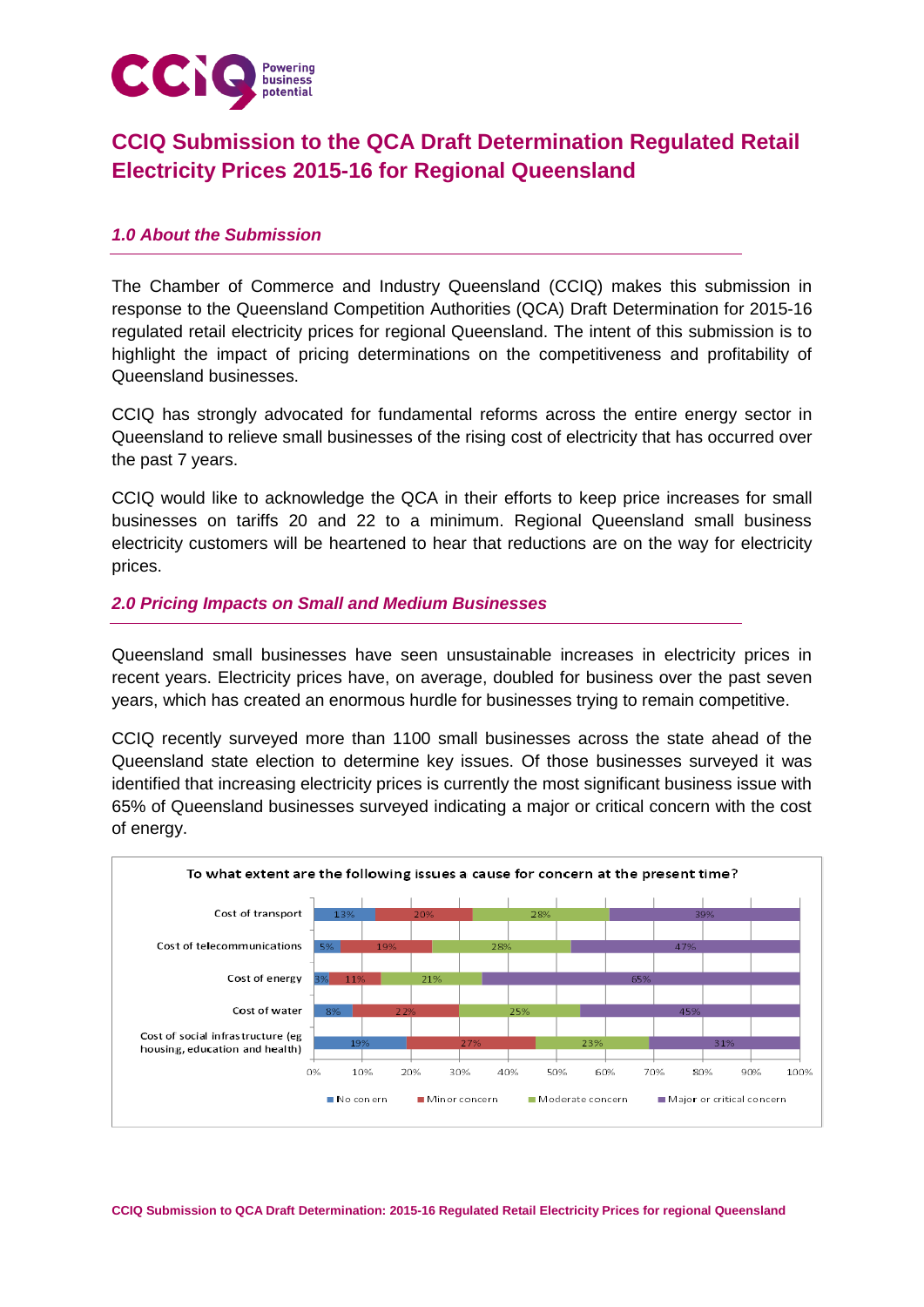

*Source: Refer to [https://www.cciq.com.au/assets/2015-State-Election/2015-State-election-Super-7-](https://www.cciq.com.au/assets/2015-State-Election/2015-State-election-Super-7-Foldout.pdf) [Foldout.pdf](https://www.cciq.com.au/assets/2015-State-Election/2015-State-election-Super-7-Foldout.pdf)*

## *3.0 QCA Methodology*

The QCA is required to consider principles of cost reflectivity in making their determination. The uniform tariff policy has resulted in network charges being below cost because they are based on network costs in south east Queensland, rather than regional Queensland. The QCA have noted that the current arrangements do not allow for cost reflectivity and results in customers continuing to pay much less than the cost of supply, potentially leading to inefficient investment and decision-making, as well as ongoing costs to taxpayers.

The QCA provide that setting cost-reflective notified prices (i.e. reflecting the actual costs of supply to customers in each region) would avoid the need to subsidise electricity prices and would promote retail competition. However, it would be inconsistent with maintaining uniform tariffs because it would result in different notified prices for customers based on their location. It would also mean significant price increases, particularly for customers in western parts of the state, and those supplied by isolated systems. For instance, a typical tariff 11 customer paying cost-reflective prices in 2014–15 would pay around 140% more in western Queensland than in south east Queensland.

CCIQ note that notified prices based on the cost of supply in regional Queensland would be prohibitively expensive for small business customers. This measure would prove more costly for business customers who are unable to shift usage outside of the peak times. Whilst this tariff would be more cost reflective and provide sharper pricing signals, it would be ineffective on a small business restricted by the times they use electricity. CCIQ are pleased to see that the QCA consider the impact on customers as a very relevant factor, particularly given the significant price increases customers have faced in recent years.

#### *4.0 Summary of QCA Determination*

The review conducted by the QCA will set regulated retail electricity prices in the Ergon Energy distribution area, which covers regional and rural areas of Queensland.

On current forecasts small business tariffs 20 (flat rate) and 22 (time of use) will see nominal increases of 1.3% (\$27) and 2.0% (\$158) respectively. The QCA has applied their determination on the basis of the latest forecasts for network, energy, retail and green scheme costs. The new tariff prices for the 2015-16 period recommended in the QCA draft determination are outlined in the below table. Additionally, CCIQ notes that the below percentage adjustments may well result in real term price reductions for small business.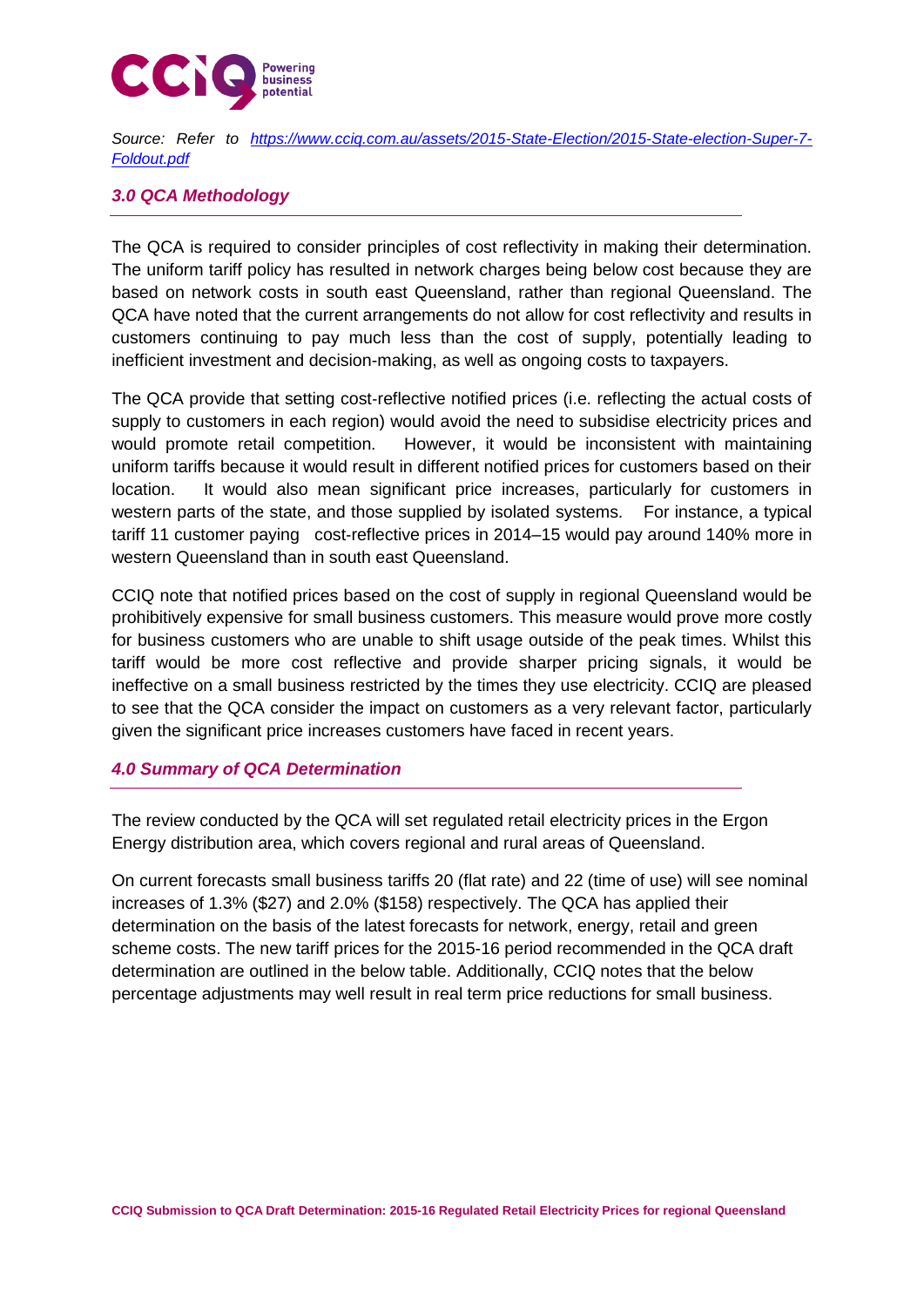

Changes to tariffs 20 and 22 (excluding GST)

|            |         | <b>Fixed charge</b><br>(c/day) | Peak rate<br>(c/kWh) | Shoulder rate<br>(c/kwh) | Off-peak/flat<br>(c/kwh) | <b>Change</b> in<br>typical annual<br>bill( $\%$ ) <sup>1</sup> |
|------------|---------|--------------------------------|----------------------|--------------------------|--------------------------|-----------------------------------------------------------------|
| Tariff 20  | 2014-15 | 140.437                        |                      | ٠                        | 23.585                   |                                                                 |
|            | 2015-16 | 131.088                        | ۰                    | ۰                        | 23.913                   | 1.3%                                                            |
| Tariff 22  | 2014-15 | 140.437                        | 25.598               | ٠                        | 18.918                   |                                                                 |
|            | 2015-16 | 131.088                        | 25.700               |                          | 19.739                   | 2.0%                                                            |
| Tariff 22A | 2015-16 | 131.088                        | 43.524               | 34.791                   | 20.634                   | $2.0%^{2}$                                                      |

1. Includes GST and expected impact of metering charges.

2. Based on a typical customer moving from tariff 22 to the new tariff 22A.

### *5.0 Transitional Tariffs*

The QCA have also introduced a new transitional time of use tariff 22A for small business customers. This tariff will be based on Ergon Distribution's network tariff structures. This tariff includes a peak usage charge for the summer months only, rather than all year, as is the case for the existing small business time of use tariff 22. The existing tariff 22 (which is based on the Energex network tariff structure) will be retained for two more years, during which time customers will be allowed to choose to switch to tariff 22A.

CCIQ is wary of supporting increasing cost reflectivity for regional Queensland small business customers in the absence of appropriate policies. There is a high risk of negative impacts on small businesses where there is a lack of market competition.

#### *6.0 Uniform Tariff Policy*

A key concern for CCIQ is the future direction of the uniform tariff policy and regional pricing. At this point, the uniform tariff policy is likely to be retained so that residential and small business customers do not pay more than reasonable expectations of the prices that would be available to standing offer customers in south east Queensland. The end of notified prices in south east Queensland from 1 July 2015 requires that the QCA reassess their approach to setting notified prices for residential and small business customers in regional Queensland. In the absence of notified prices in south east Queensland, the QCA needs to set regional prices on a new basis, according to their obligations under the *Electricity Act 1994* and taking into account matters raised in the delegation.

However, the QCA note that they are required to consider the effectiveness and objectives of the uniform tariff policy and options for improved regional competition. The additional costs of the uniform tariff policy are significant with the subsidy for regional electricity customers expected to be \$655 million for 2014-15.

For small business customer tariffs, this means using Energex's network charges and tariff structures for the flat rate tariffs (i.e. tariff 20). Adopting this approach would mean that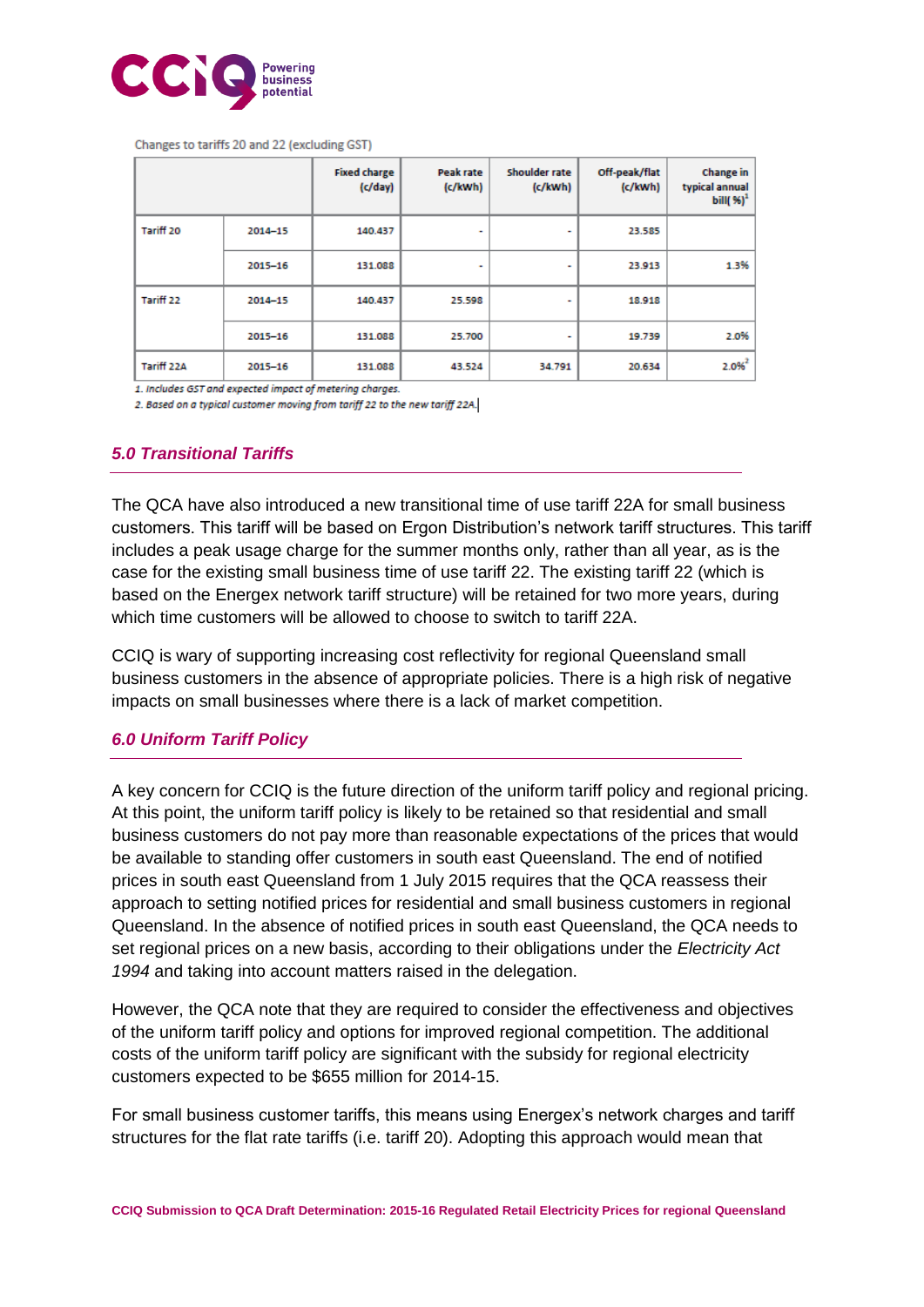

network charges are below cost because they would be based on network costs in south east Queensland, not regional Queensland. The QCA must also consider using Energex's network charges for the time of use tariffs. However, new requirements in the delegation require the QCA to consider using Ergon Energy's level as Energex's network prices, but based on the structure of Ergon Distribution's network tariffs. CCIQ's concerns with adopting this approach will be discussed further below.

CCIQ stress that until such a time that the Queensland Government decide to reform the current arrangements of the uniform tariff policy, little can be done to improve the effectiveness of its operation. Ideally, CCIQ would like to see the uniform tariff policy applied to Ergon Distribution so as to increase competition in the retail market for regional Queensland.

## *7.0 Solar Bonus Scheme*

Additionally significant costs have been incurred by distributors in complying with the Queensland Governments Solar Bonus Scheme (SBS). Solar feed-in tariffs under the SBS will continue to be a major cost for small business customers. The costs of the SBS have almost doubled since 2013-14 and were expected to spike in 2015-16. Energex's latest regulatory proposal seeks to spread the 2015-16 increase across the five years of the next regulatory period to reduce the immediate impact on customers. The costs of the SBS are expected to increase by about 13.4% for tariff 20.

CCIQ note that Queensland Labor have committed to establishing the Queensland Productivity Commission to investigate fair prices for solar feed-in-tariffs. CCIQ believe the Queensland Government should commit to removing the impost of costs associated with the solar bonus scheme to relieve pressure from consumers subsiding excessive feed-in-tariff rates.

## *8.0 Network costs*

The QCA have decided to use Ergon Distribution tariff structures as the basis for setting time of use tariffs for small business customers, while reducing the overall level of prices to Energex levels. In order to do this, the QCA have opted to maintain the Energex fixed charge and decrease the Ergon Distribution consumption charges to a level where customers will on average pay the same as in south east Queensland. The realities of this means that low consumption customers would be paying less and high consumption customers would be paying more. However it provides incentive for a larger number of customers to move to time of use tariffs. This option is also likely to have the least customer impacts.

CCIQ notes that the impacts on some tariff 22 small business customers is more extensive than residential customers, but are pleased to see the QCA will retain the existing tariff 22 for two years to allow customers to voluntarily move to the new tariff during that period.

CCIQ stresses that the QCA needs to ensure that consumers are adequately educated about their options in relation to moving to time of use tariffs.